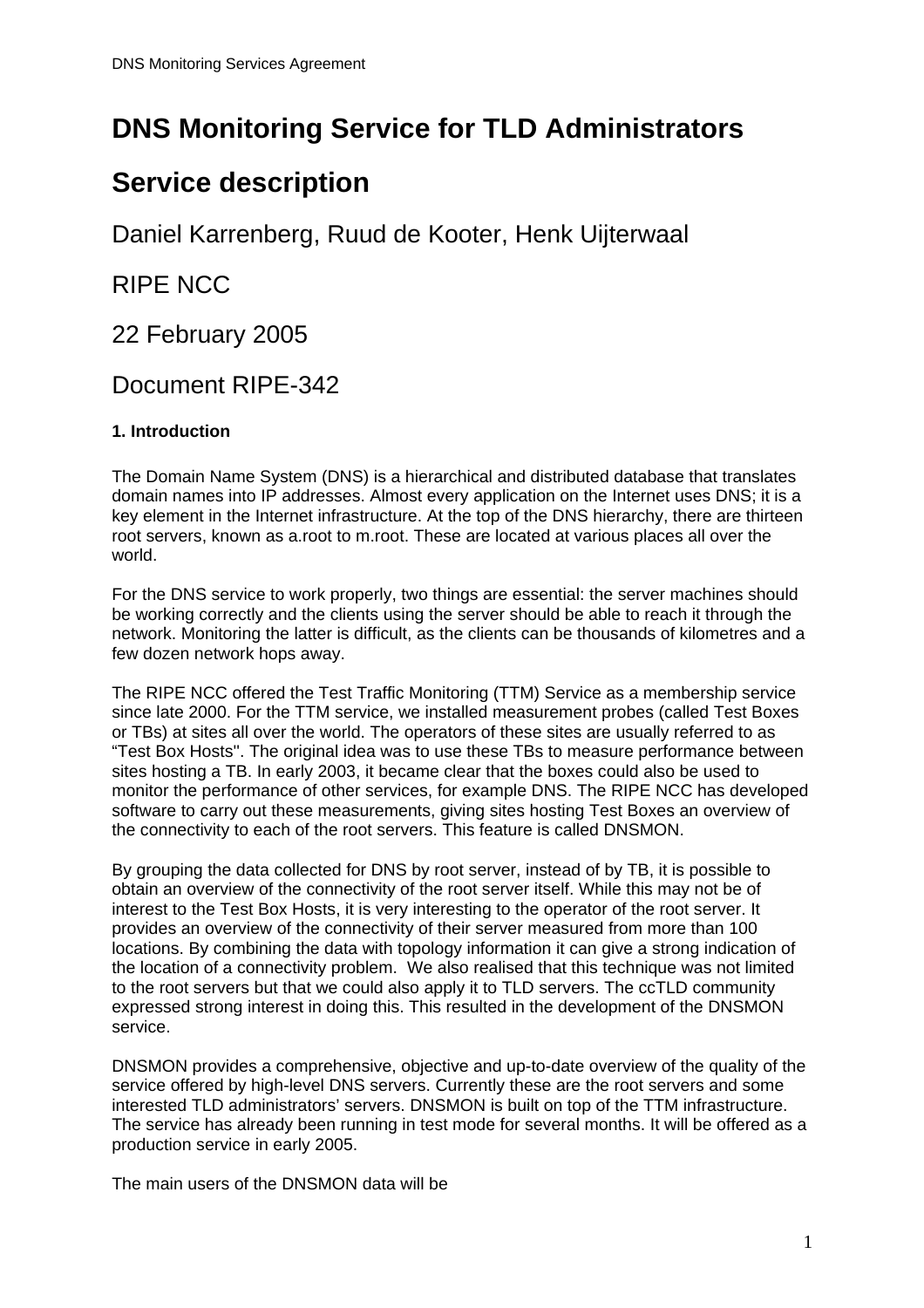- the Test Box Hosts,
- the operators of the root servers and TLD servers, and
- The Internet community in general.

In the first two cases, the users of the data will often rely on the data for their daily operations and need technical support for the service. The RIPE NCC will incur additional costs to provide this support and will need to recover these costs. This generates certain expectations for the quality, reliability and support of the DNSMON service.

In case of the Test Box Hosts, a formal agreement [RIPE297] describing the responsibilities and obligations of both parties exists. As DNSMON is another instance of a network performance related measurement, RIPE297 covers the DNSMON service as well and there is no need to sign a new contract with the TB Hosts. This paper meets the need for a similar document for TLD Administrators.

The outline of the remainder of this document is as follows: section 2 contains an informal overview of the service and explains what a TLD Administrator can expect when subscribing to the service in plain language. Section 3 and the appendices contain the text of the contract that will have to be signed when a TLD Administrator subscribes to the DNSMON service.

#### **2. Global description of the service**

There are two components in the DNSMON setup:

- The test-boxes. These monitor the DNS servers by sending queries to them.
- The central machine that collects the data from the test-boxes generates plots and presents them to the users.

Only the central machine is under the direct control of the RIPE NCC in this set up. The RIPE NCC aims to ensure that this machine is always working correctly.

The TB hosts, not the RIPE NCC own and operate the TBs. If a TB is down, it will not collect data. In this case, the central machine will be unable to present data from this particular TB. The RIPE NCC monitors the performance of the TBs, notifying any problems on a daily basis. Fixing problems requires effort from the host. It is reasonable to expect that sites hosting a TB would respond to such requests - as they are interested in the data and pay the RIPE NCC a fee for collecting it. This, however, is beyond the control of the RIPE NCC.

When subscribing to the DNSMON service, a TLD Administrator can expect:

- 1. That as many TBs as possible will be used to monitor the servers of that TLD during a given time period.
- 2. Early access to the data. The TLD Administrators will have access to the data as soon as it is collected, the public will only have access to the data after two hours. This gives the TLD Administrator an opportunity to solve problems. TLD Administrators will also have posting rights to a mailing list, used to inform the public of problems, solutions and work-rounds.
- 3. Help desk support. In case of a problem, the TLD Administrator will be able to contact the RIPE NCC who will try to resolve the problem with the service as soon as possible. In addition, when "unusual" effects are seen in the data, the RIPE NCC will help the TLD Administrator to investigate them.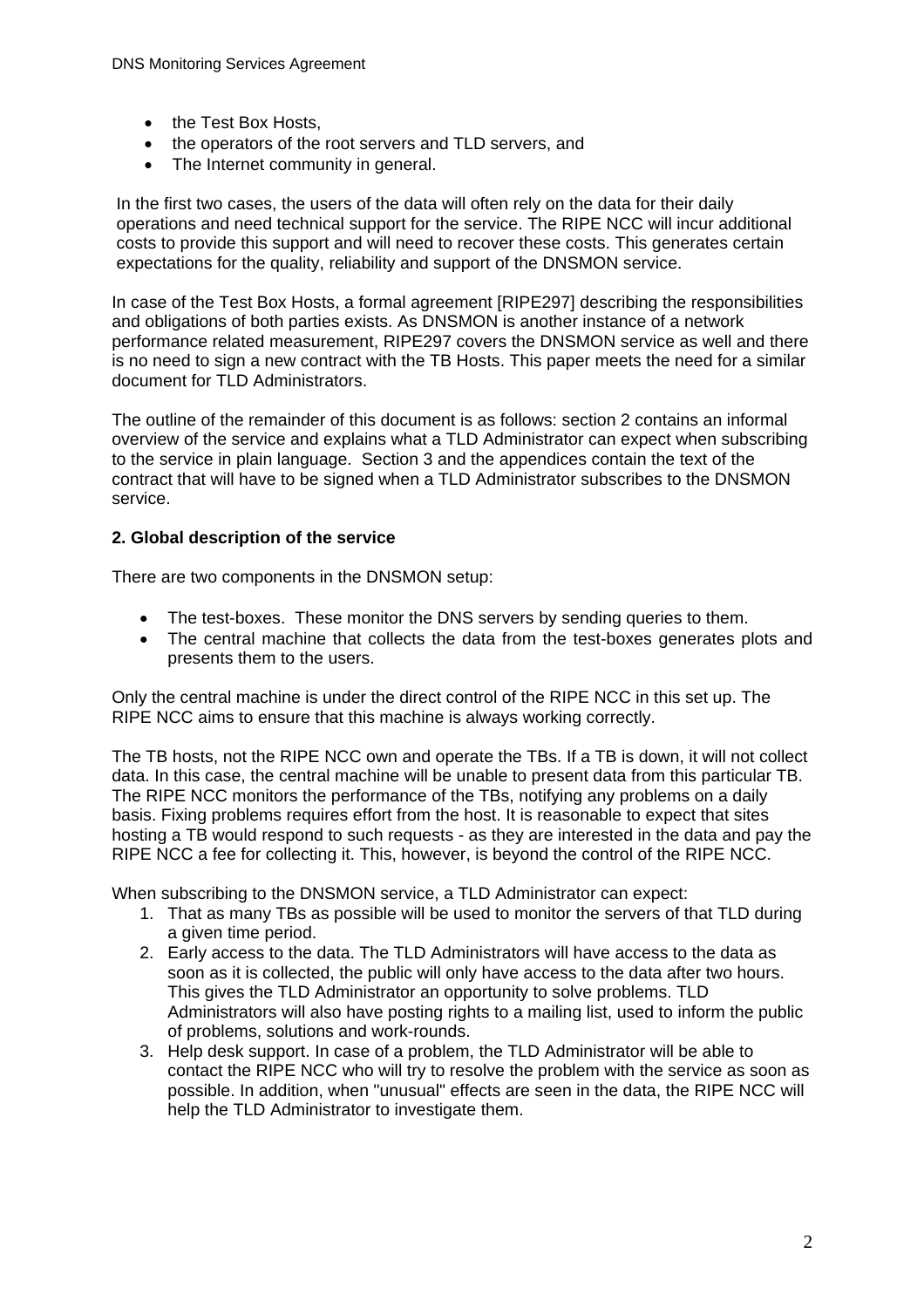The RIPE NCC incurs additional costs to offer these services. These costs will be charged to the TLD Administrators. A TLD Administrator using this service and hosting a TB, will not be charged the service fee for the TB.

The RIPE NCC will include the servers of a TLD in the service if that TLD Administrator asks for it. Servers of a TLD may be included even if the TLD Administrator does not ask for it. The hosts of the TBs located inside a TLD may also ask for the TLD servers to be monitored. A TLD Administrator that did not ask for its servers to be monitored will not have access to the services listed above.

As the DNSMON service is built on top of the TTM infrastructure, the data disclosure policy for the TTM service applies to DNSMON as well. The current version of this policy can be found in document RIPE300. This policy specifically means that:

- A TLD administrator can show all results of the DNSMON service to their customers.
- The TLD administrators, the TB hosts and the RIPE NCC can freely show all results at the RIPE meeting.
- A TLD administrator can only show results of the DNSMON service related to its domain to the general public without peer review. Similar a TB host can only show results obtained by the TB at its site to the general public.

For all other publications, a draft of the publication has to be circulated amongst the participating sites for peer review before publication. It is recommended that the data is published as anonymously as possible.

Subscribing to this service generates certain expectations from both sides and results in the transfer of money. In order to formalise the relation and to ensure that both sides understand their obligations, it is proposed to sign a *"DNS Monitoring Service Agreement".* The text of this document is included in the next section. The service will start after both sides have signed this agreement.

### **3. DNS Monitoring Service Agreement**

*Note: This section and the appendices contain the text of the formal agreement between the TLD Administrators and the RIPE NCC. When the former decides to use the service, a separate contract will be drawn up for both parties to sign. The text of this contract will be identical to section 3 and the appendices of this document, with names and dates filled out.* 

[TLD Administrator + address + postal code + city + country]

From here on referred to as "the TLD Administrator", and

The Réseaux IP Européens Network Coordination Centre Singel 258 1016 AB Amsterdam The Netherlands,

From here on referred to as "the RIPE NCC".

#### **Whereas:**

The RIPE NCC has developed a service to monitor the performance of DNS servers called DNSMON. This service is described Appendix A.

The TLD Administrator wishes to use this monitoring service and wants to obtain early access to the data collected by the DNSMON service along with a help desk for this service. This is described in detail in Appendix C.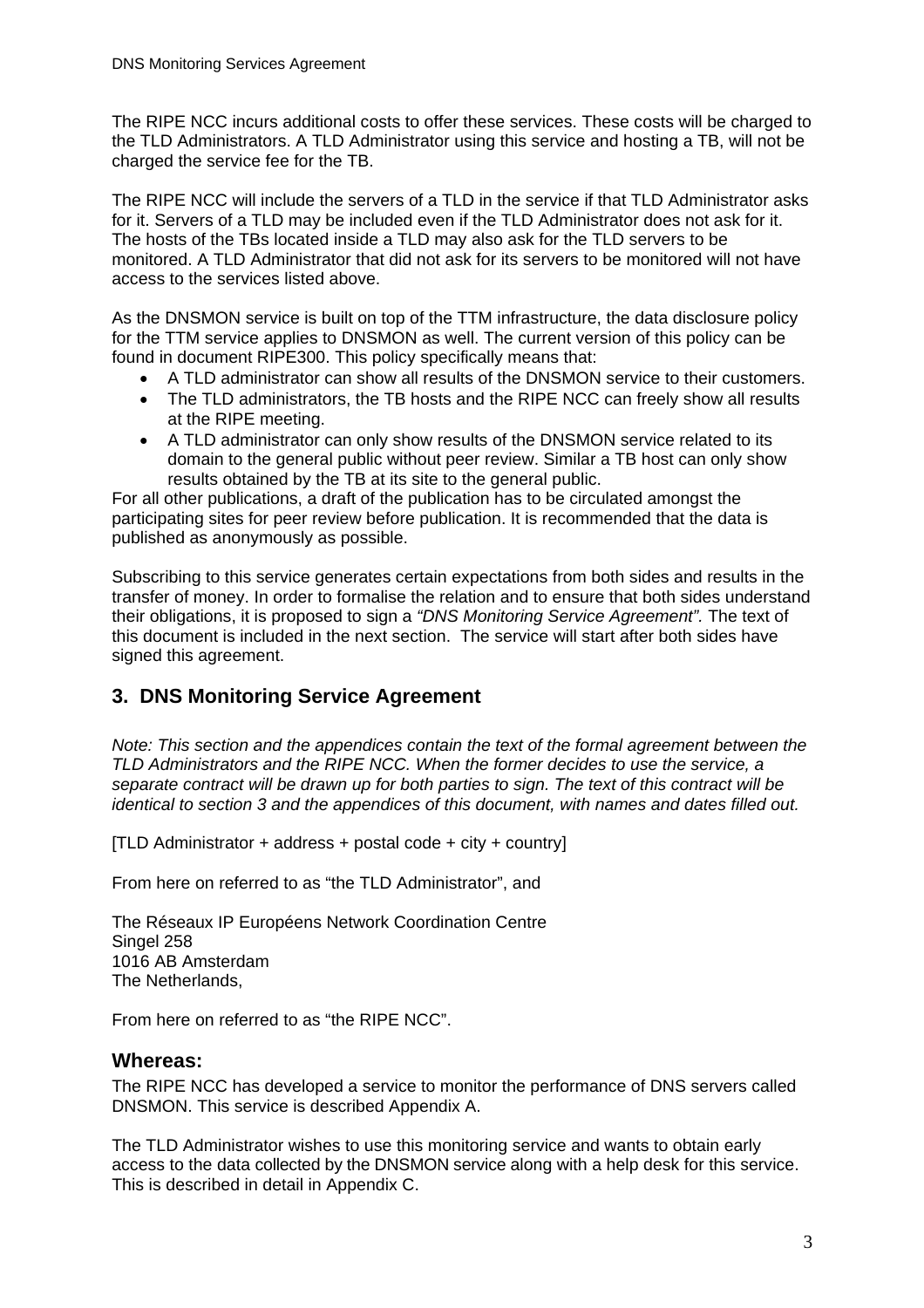The RIPE NCC membership requires receiving partial financial compensation for the operation of the DNSMON monitoring of the NN TLD from the TLD administrator.

#### **3.1. Definitions**

- a. **TLD Administrator:** The organisation(s) responsible for the registry of a Top Level Domain, as recorded by the IANA.
- b. **TTM service:** Test Traffic Measurements Service, as described in RIPE Documents 209 and 297.
- c. **Test Box/TB:** probes monitoring the DNS servers by sending queries to DNS servers and analyzing the results
- d. **DNSMON:** A service monitoring the performance of DNS servers designated by TLD Administrators, the RIPE NCC or the TB hosts, by the TBs. The results are collected and published in graphical form on

#### [http://dnsmon.ripe.net.](http://dnsmon.ripe.net/)

These results will be made available to TLD Administrators and the general public.

e. **Software:** Software as specified in Annex A to be used for DNSMON, including any upgrades.

#### **3.2. Start of the agreement**

- a. The DNSMON Service Agreement between the RIPE NCC and a TLD Administrator shall come into effect by means of an offer and an acceptance.
- b. The TLD Administrator shall send the RIPE NCC at least two hard copies of this agreement, with the appropriate sections filled out, signed by an authorised representative of the TLD Administrator, as well as an extract from the Commercial Trade Register or similar document proving the TLD Administrator's business with the national authorities. (The latter is not necessary for TLD Administrators who are already RIPE NCC customers for TTM or RS Services.) When the documents arrive at the RIPE NCC, a representative of the RIPE NCC shall sign the documents and return at least one copy to the TLD Administrator. The RIPE NCC shall not commence the provision of the DNSMON service until a signed version of the agreement has been received by the RIPE NCC.

#### **3.3. Scope of the Agreement**

- a. The RIPE NCC will monitor the authoritative DNS servers serving the NN TLD and servers designated by the TLD Administrator.
- b. Upon signing this agreement, the TLD Administrator acknowledges and accepts that it has obtained the right to use and the obligation to pay for the DNSMON service in accordance with this agreement, as specified further in Annex B.
- c. Upon signing this agreement, the RIPE NCC acknowledges that it has to provide the DNSMON service to the TLD Administrator, as specified further in Annex A and C. If the RIPE NCC cannot provide the service it will not charge the service fee for the period that the service was not available, see Annex A for details.
- d. The TLD Administrator can designate the servers, serving the NN TLD, to be monitored by the RIPE NCC. An initial list will be provided with this agreement (see Annex D); this list can be changed at any time with at least three full working days notice. The RIPE NCC will confirm any changes to this list during this period.
- e. The TLD Administrator and the RIPE NCC will designate administrative, technical and billing contacts for the execution of this agreement, as further specified in Annex C.
- f. The RIPE NCC and the TLD Administrator shall follow the operational procedures described in this Agreement and as further specified in Annex C.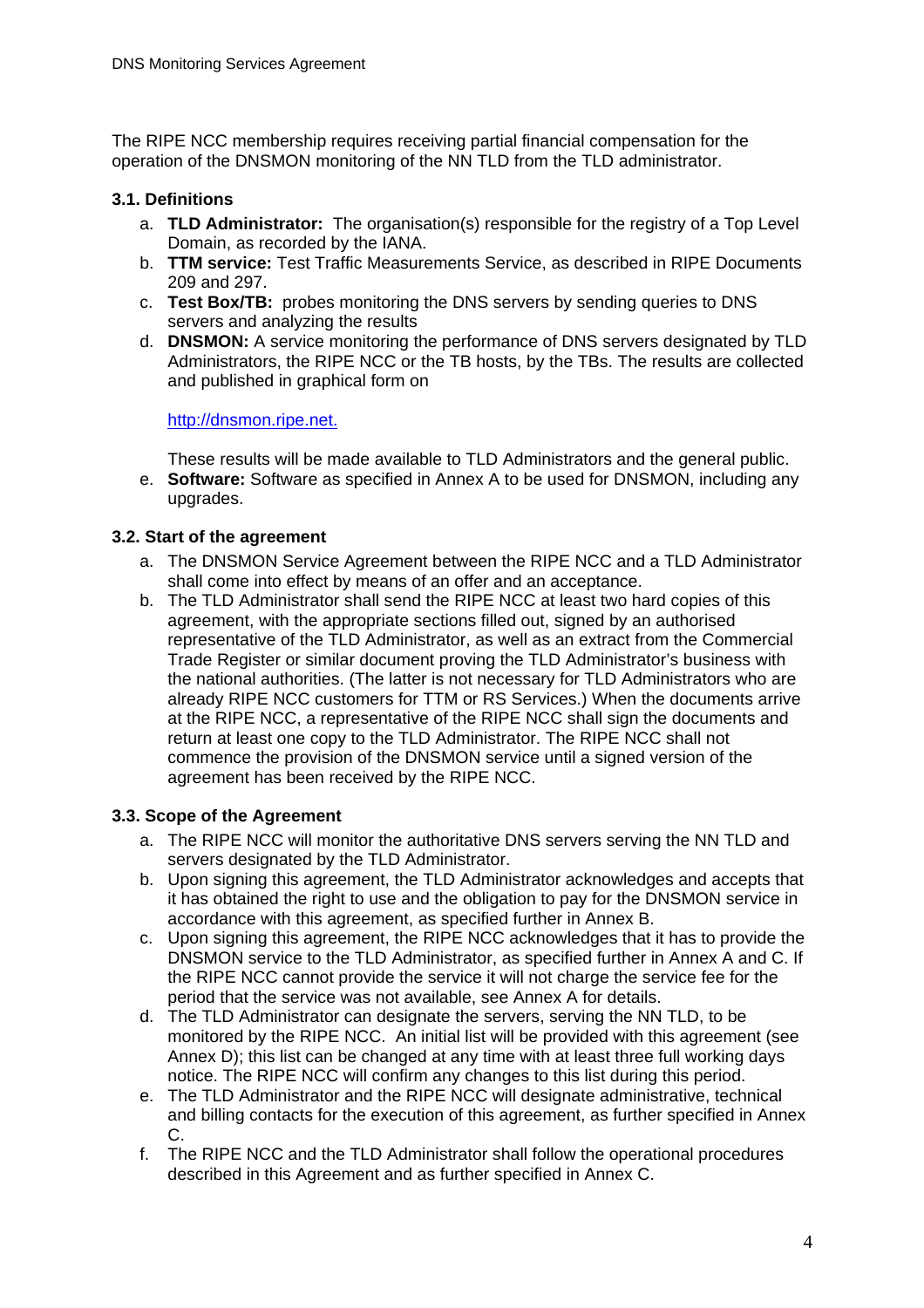- g. The RIPE NCC will offer e-mail help desk support to the TLD Administrator as further specified in Annex C.
- h. The RIPE NCC provides facilities to announce and communicate technical issues to technical contacts of the TLD Administrator as further specified in Annex C.

#### **3.4. Changing the agreement**

All changes and amendments to this agreement have to be agreed upon by both parties before they come into effect. When this agreement is changed, the RIPE NCC will send the modified text to the TLD administrator.

#### **3.5. Management, maintenance and support**

The DNSMON Service is operated and maintained under the sole administrative control of the RIPE NCC, including software upgrades, software configuration and system administration.

The RIPE NCC will present any plans for the DNSMON service for discussion in the RIPE DNS working group first. The same working group can be used by the TLD Administrators to provide feedback on the services and suggestions for improvements. The RIPE NCC will, in its annual activity plan, announce the final plan for the service for the next calendar year.

#### **3.6. Assignment**

The parties shall not assign, transfer, charge or deal in any manner with this agreement or any rights under it, without prior written consent of the other party.

#### **3.7. Confidentiality and Publicity**

- a. Without prejudice to subsections (b) to (e), each party shall treat as private the other party's confidential information. Confidential information includes any information relating to the service and any information imparted by the other party as being confidential. Confidential information shall not include information that has become public knowledge other than through violation of this duty of confidentiality.
- b. The RIPE NCC will publish the results of the monitoring of the authoritative DNS servers serving the domain(s) of the TLD administrator and the servers designated by the TLD administrator to the general public.
- c. Both the TLD Administrator and the RIPE NCC may publish the data collected by the DNSMON server and make statements about the data (written or oral, press releases and interviews included). All public statements about the data will be subject to the data disclosure policy as described in document RIPE300. The DNSMON data is considered to be part of the TTM data.
- d. Each party shall inform the other party about (public domain) publications that use the DNSMON data.
- e. The RIPE NCC will provide a technical description of the service that can be used by the TLD Administrator in public statements.

#### **3.8. Liability; Indemnification**

- a. The TLD Administrator shall be liable for all aspects of its use of the DNSMON service offered by the RIPE NCC.
- b. The TLD Administrator shall indemnify and protect the RIPE NCC from and against any damages and expenses, including related legal fees that may result from a third party claiming compensation for loss or damage caused in whole or in part by nonperformance or any act or omission by the TLD Administrator or its employees.
- c. In no event does the DNSMON service provide a guarantee with respect to the performance of any DNS servers. The RIPE NCC shall not be liable for any damage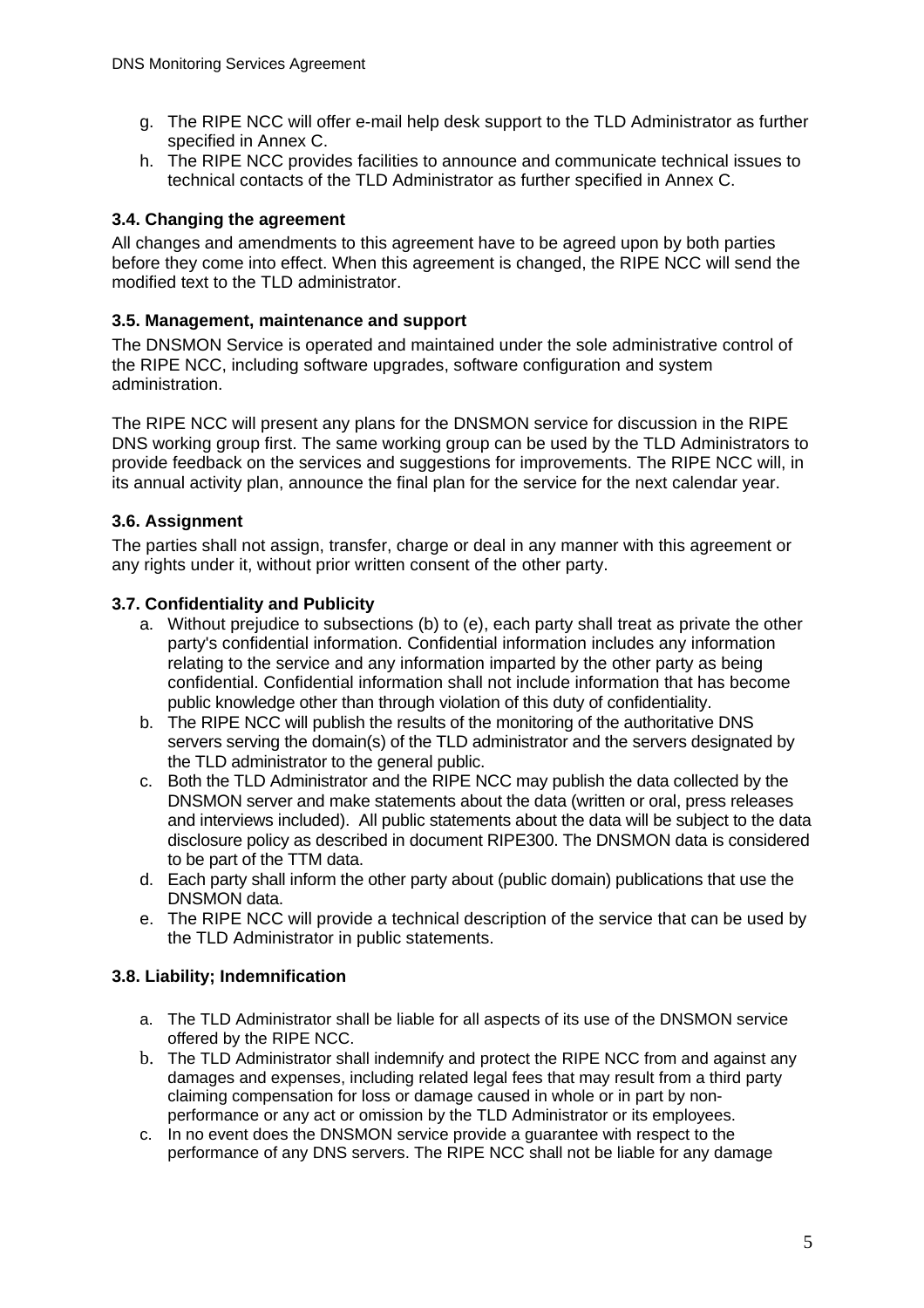caused by reduced or non-performance of DNS servers or by any acts or omissions by the TLD Administrator in consequence of RIPE NCC performing DNSMON services.

- d. The RIPE NCC shall not accept liability for:
	- mutilation or loss of DNSMON Data or other data during transmission or when stored on TLD Administrator's computers;
	- the results and consequences of analysis of DNSMON Data undertaken by the RIPE NCC;
	- the consequences of any modification or adaptation to the Test Box or Software made by a Test Box Host or from the combination of the Test Box or Software with hardware or software other than that prescribed in the Hardware and Software Requirements in RIPE297.
- e. The RIPE NCC shall not be liable for any damage caused by a Test Box, the DNSMON Software or any failure to meet any of its obligations under this Agreement, except where such damage or failure is due to a grossly negligent or wilful act or omission by the RIPE NCC managing personnel.
- f. In no event shall the RIPE NCC be liable for indirect damages, including damage to the TLD Administrator's business or loss of profits.
- g. In no event shall the liability of the RIPE NCC in connection with this Agreement exceed the Service Fee invoiced in respect of the calendar year in which the damage first occurred. The maximum shall apply per event or series of connected events resulting in such liability.
- h. Without prejudice to any other provision in this Article, the RIPE NCC shall not be liable for damage as a result of a failure to meet any obligation under this Agreement if such failure is due to circumstances for which the RIPE NCC is not considered accountable according to law, contract or trade custom. The RIPE NCC in any event shall not be accountable for failures to perform resulting from interruptions or improper functioning of power or telecommunication services facilities.

#### **3.9. Termination**

- a. This Agreement shall be valid as from the date of signature including the information to be filled in by the TLD Administrator in Annex A and C.
- b. Each party may terminate this Agreement
	- I. By giving thirty days in written notice. This must be sent by registered post with advice of delivery;
	- II. With immediate effect upon written notice to the other party (by registered post with advice of delivery) in the event of a substantial breach by either party of any obligation under the Agreement which is irremediable or which is not remedied within a reasonable period of time, following written notice requesting it be remedied;
	- III. With immediate effect upon written notice that the other party has filed or plans to file for bankruptcy or be declared bankrupt or plans to apply for a suspension of payment or order the liquidation of its organisation in any manner whatsoever.
- c. The RIPE NCC may terminate this agreement if the TLD Administrator does not pay the service fee according to the procedure described in Annex B.
- d. Any payments or credits outstanding upon termination remain due.
- e. Upon termination, each party shall ensure that all confidential information and software belonging to the other party (in whatever medium it is recorded or held) is returned, deleted or destroyed in accordance with the other party's written instructions.
- f. Upon termination, the RIPE NCC ensures availability of data for two years, though data may be removed from publicly accessible web- and ftp-sites.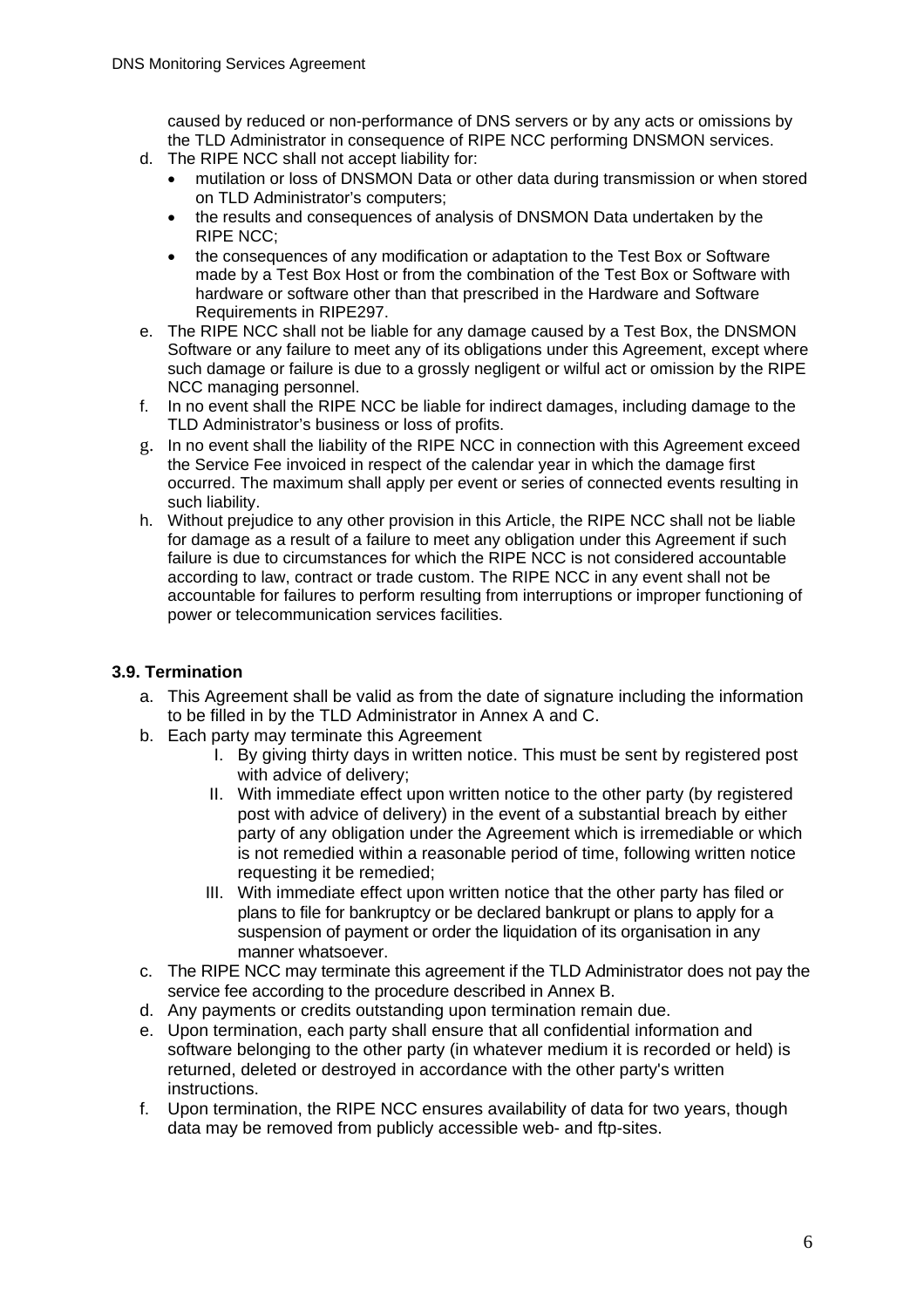#### **3.10. Variation of Terms**

- a. In the event that any of the terms of the agreement (including Annexes) is determined by any competent authority to be invalid, unlawful or unenforceable, such term will be removed from the remaining terms which continue to be valid to the fullest extent permitted by Dutch law.
- b. The "RIPE NCC Standard Terms and Conditions" (document RIPE321) apply. In the event that there is a conflict between this document and the RIPE NCC Standard Terms and Conditions, the agreements in this document take precedence.

#### **3.11. Applicable law; jurisdiction**

- a. The agreement shall be governed exclusively by Dutch law.
- b. The competent court in Amsterdam shall have exclusive jurisdiction in all matters relating to the agreement.
- c. However, in the event of non-payment of the service fee, the RIPE NCC shall have the right to bring proceedings before the competent court in Amsterdam or the competent court in the seat of the TLD Administrator."

#### **RIPE NCC:**

| By:                  |  |
|----------------------|--|
| <b>Printed Name:</b> |  |
| Company:             |  |
| Title:               |  |

| [TLD Administrator]:<br>By: |  |
|-----------------------------|--|
| <b>Printed Name:</b>        |  |
| Company:                    |  |
| Title:                      |  |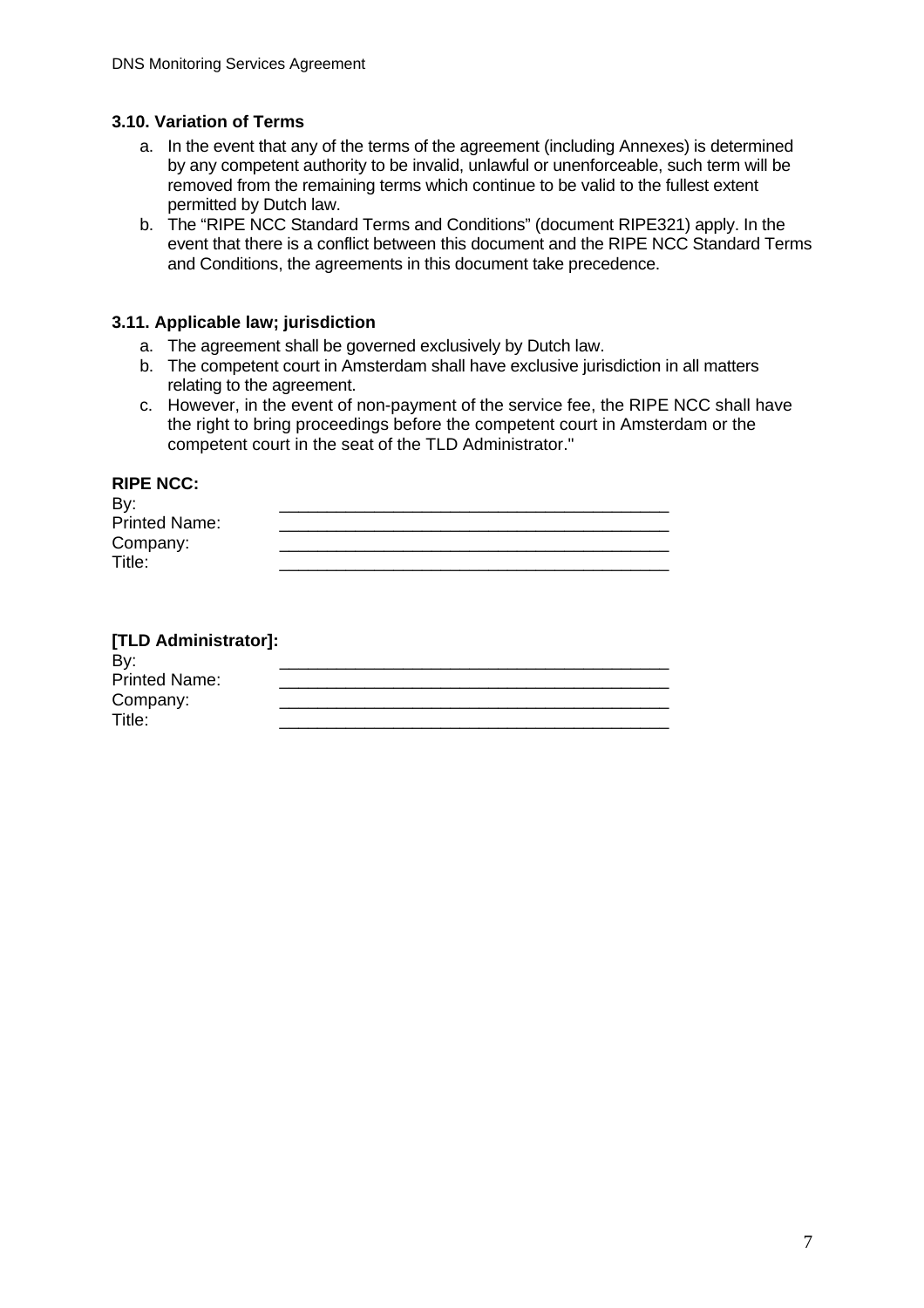# **Annex A**

### **Specification of the DNSMON service**

- 1. The goal of the DNSMON service is to monitor DNS servers selected by TLD Administrators, the RIPE NCC or the Test Box Hosts. After signing this document: The RIPE NCC shall make an effort to monitor the servers of that TLD by as many TBs as possible.
- 2. The RIPE NCC shall make every effort to provide early access to the data: The TLD Administrators as soon as it is collected, the public after two hours. This gives the TLD Administrator an opportunity to solve problems. TLD Administrators will also get posting rights to a mailing list to inform the public of problems and solutions.
- 3. The RIPE NCC will provide help desk support for the service: In case of a problem, the TLD Administrator will be able to contact the RIPE NCC, who will try to solve the problem with the service as soon as possible. When "unusual" effects are seen in the data, the RIPE NCC will help the TLD Administrator to investigate.

#### **Software**

- 1. The RIPE NCC will use the DNSMON software developed in house for monitoring.
- 2. The source code of the software for the service will be made available under the GNU General Public Licence ("GPL") on a CVS server (see <http://www.gnu.org/licenses/gpl.txt>for details).
- 3. Bugs can be reported to the RIPE NCC and will be fixed in a timely fashion.
- 4. Feature requests will be implemented by the RIPE NCC on a best effort basis.

#### **Non-availability of the service**

The service is considered not to be available if:

- The number of TBs that monitors the servers of a TLD is lower than10,
- No data can be collected due to problems with the central machine for more than 1 week,
- The help desk cannot respond to customer queries for more than 3 days.

In these cases, and only in these cases, the RIPE NCC will refund the service fee for the period that the service was not available.

#### **Technical description of the service**

A technical description of the DNSMON service is available at:

<http://dnsmon.ripe.net/dns-servmon/information.>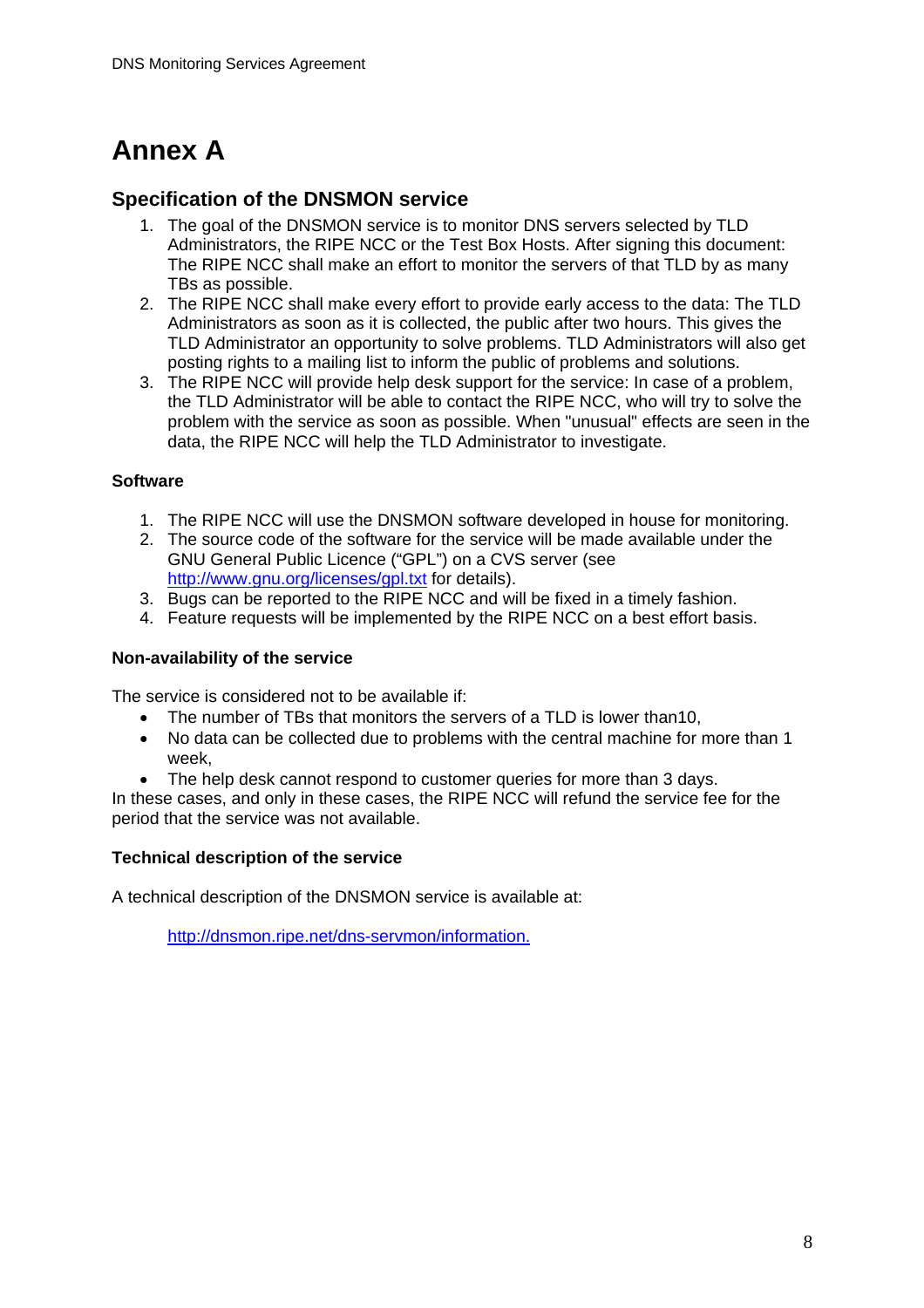## **Annex B: Billing scheme and procedure**

The TLD Administrator shall for contribution purposes self-declare to the RIPE NCC a category size of SMALL, MEDIUM or LARGE by stating this in the DNSMON agreement.

Guidelines for the charging category can be the number of registered sub-domains, the number of additional DNS servers that need to be monitored by DNSMON and the load that is expected on the DNSMON service team. Also the already declared size of other TLD Administrators may be helpful.

The RIPE NCC will publish the fact that a TLD Administrator supports the operation of DNSMON including the current self-declared category size of a TLD Administrator on the DNSMON web site.

Only TLD Administrators in the MEDIUM and LARGE category may designate additional DNS servers to be monitored by DNSMON during the calendar year at any time. TLD Administrators in the SMALL category can replace the server(s) monitored once during the year. The TLD Administrator can request a change in category size up to 31<sup>st</sup> of March. This change will be granted unless the TLD Administrator had more DNS servers to be monitored by DNSMON and requests to be shifted into the SMALL category.

The DNSMON Service fees shall be as follows:

| Category size | Amount             |  |
|---------------|--------------------|--|
| SMALL         | EUR 2,000 per year |  |
| <b>MEDIUM</b> | EUR 4,000 per year |  |
| LARGE         | EUR 6,000 per year |  |

Note: a TLD Administrator hosting a RIPE NCC Test Box as well will not be charged the service fee for the Test Box.

#### **Payment scheme**

- 1. The TLD Administrator shall owe the RIPE NCC the service fee listed above, excluding Dutch VAT or any applicable taxes, immediately due when the TLD Administrator concludes the agreement. Dutch VAT will be charged to TLD Administrators inside the EU unless a valid EU VAT number is provided by the TLD Administrator.
- 2. The RIPE NCC reserves the right to update the service fee annually to reflect changes to the operational costs of the service. Changes will be announced at least one month in advance by e-mail to billing and technical contacts of the service.
- 3. Invoices for the relevant financial (1/1 to 31/12) year will be generated and sent via email and postal mail at the beginning of April. At the request of the TLD Administrator a copy of the invoice can be sent by e-mail to the contact. Payment is due 30 days after date of invoice.

The first reminder is sent via postal mail and e-mail 31 days after date of invoice. If the RIPE NCC does not receive payment within 60 days of the date of invoice, a second reminder including a late payment fee of EUR 50 is sent to the registry. After 90 days of non-payment the DNSMON service for the TLD Administrator is revoked.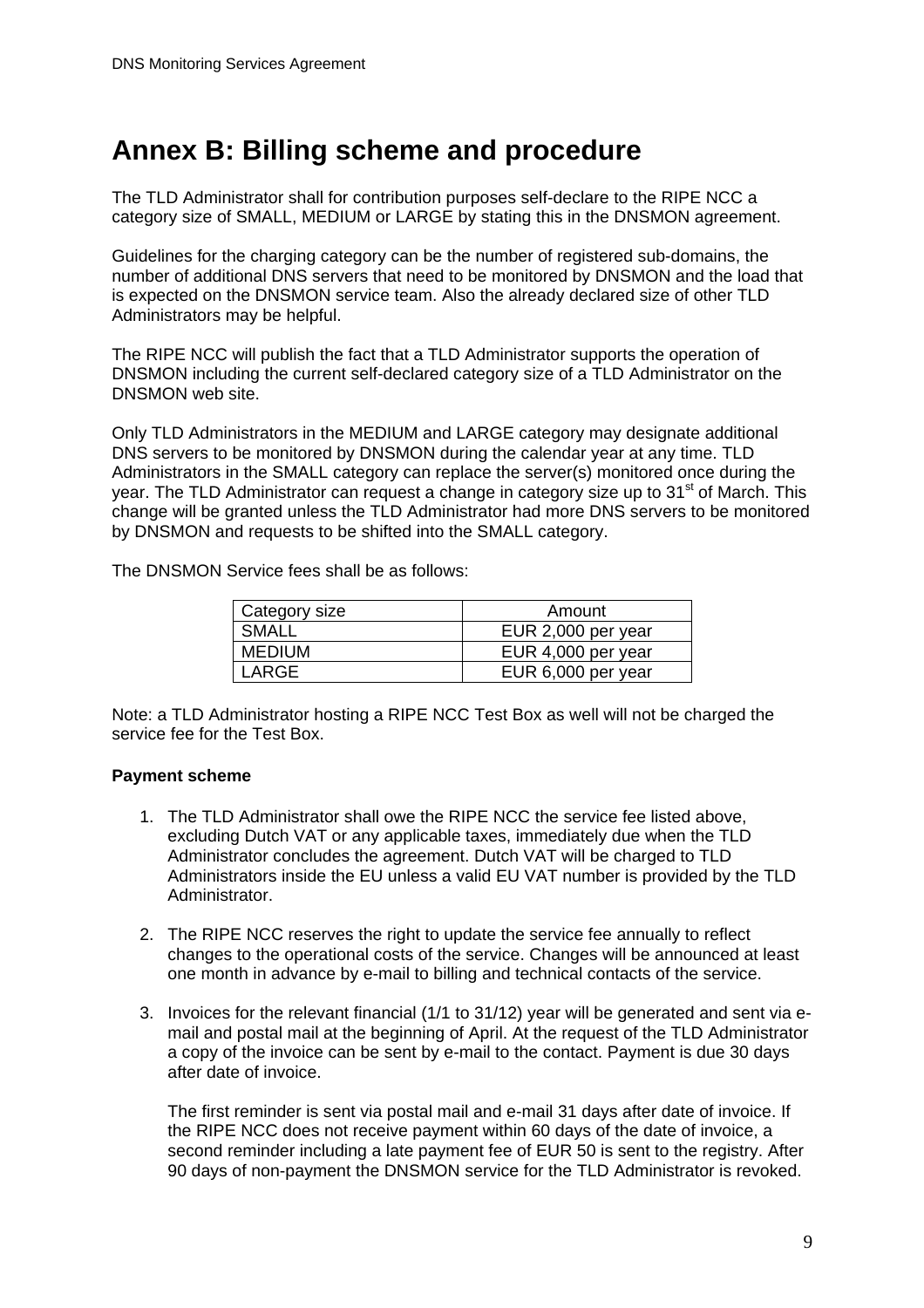The DNSMON service will only be reinstalled after the TLD Administrator has paid all outstanding invoices.

- 4. The RIPE NCC withholds the right to charge the TLD Administrator pro-rata for any third party expenses incurred regarding the agreed services.
- 5. The TLD Administrator's obligation to perform its payment commitments shall commence on the day on which the DNS Monitoring Services Agreement is signed.
- 6. As soon as this agreement is concluded, the RIPE NCC shall send the TLD administrator an invoice covering the period until the end of the financial year.
- 7. The TLD Administrator may not postpone its payment obligations or offset any of its legal or financial claims against the RIPE NCC.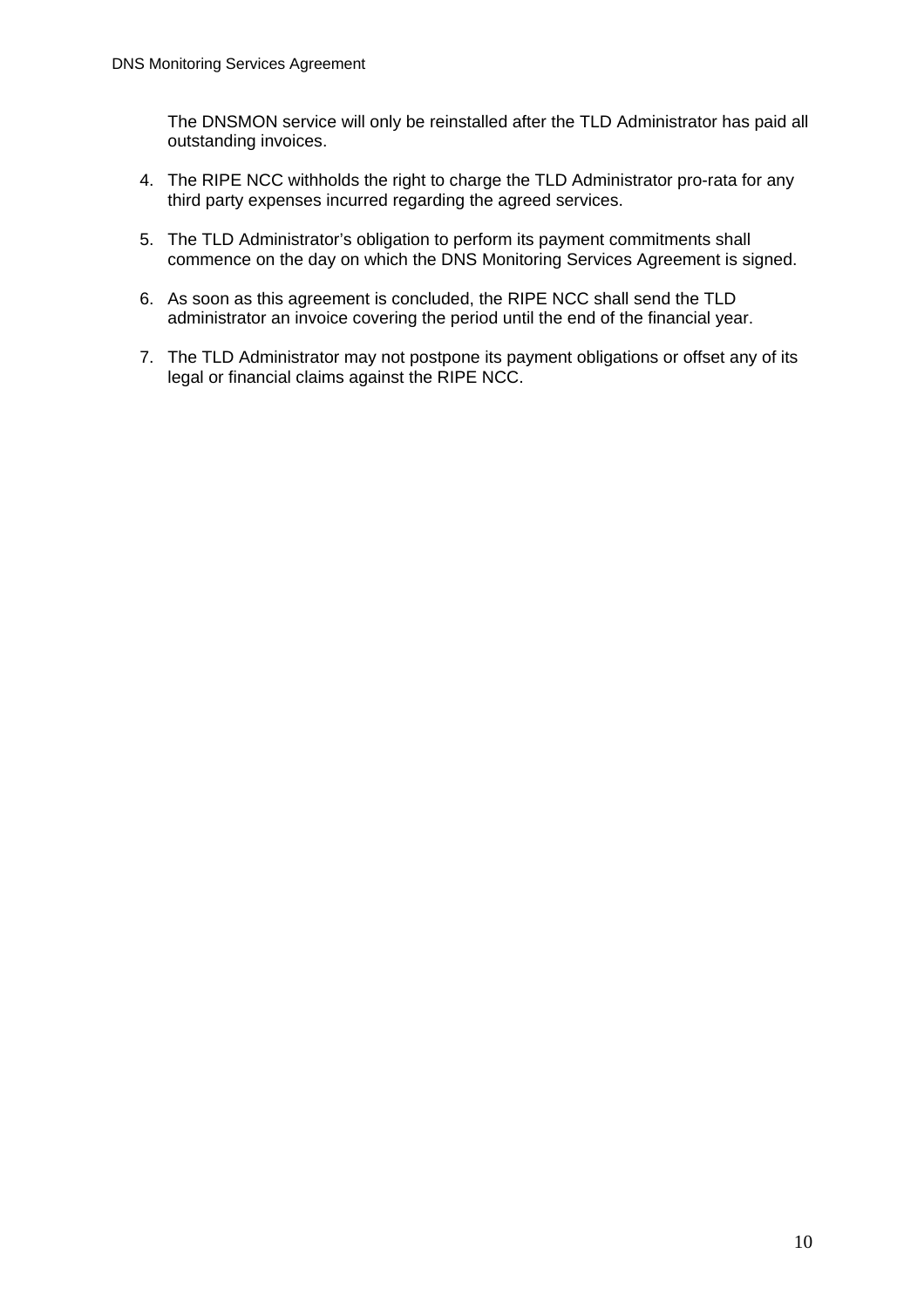# **Annex C: Operations**

#### **Operational Contacts**

The RIPE NCC help desk will be available by e-mail, Monday to Friday between 10:00 and 16:00 Amsterdam time (GMT+1 or GMT+2) except for on Dutch public holidays. A current list of public holidays is available on the RIPE NCC website. An initial response to e-mails will be given during the first working day after receipt of an e-mail. This response may be by e-mail or telephone.

|                          | <b>RIPE NCC</b>  | <tld administrator=""></tld> |
|--------------------------|------------------|------------------------------|
| Helpdesk/NOC             | dnsmon@ripe.net  |                              |
| <b>Emergency contact</b> | ops@ripe.net     |                              |
| Finance/ billing contact | finance@ripe.net |                              |
| TLD Technical Contact    | --               |                              |

Both the RIPE NCC and the TLD Administrator will inform each other about any changes to the operational contacts as soon as possible, preferably before the new contact detail(s) come in to effect.

#### **Announcements**

The RIPE NCC will make a mailing list available to announce and communicate technical issues to technical contacts of the TLD Administrators. Technical contacts of the TLD Administrators will be automatically subscribed to [dnsmon-contact@ripe.net.](mailto:dnsmon-contact@ripe.net)

The RIPE NCC will make available a public mailing list to discuss the results of the monitoring. Posting rights will be limited to the RIPE NCC, technical contacts of the TLD Administrators, technical contacts of TBs and others to be decided by the RIPE NCC. Announcements, in regards to the monitoring service, to the public will be published to [dnsmon-user@ripe.net](mailto:dnsmon-user@ripe.net) list.

#### **Presentation and availability of DNSMON monitoring data**

DNSMON monitoring results will be published in graphical format on

#### [http://dnsmon.ripe.net](http://dnsmondnsmon.ripe.net/)

The RIPE NCC will make the raw data ("numbers that went into the plots") available on its ftp server for the TLD Administrator on request.

The RIPE NCC collects the data from the TBs with an average expected 30 minutes lag between measurement and collection. If there are connectivity problems with a TB, this may be longer. The RIPE NCC will update results retroactively if there are major changes. Data that could not be collected for 2 weeks will not be processed.

The RIPE NCC will analyse the collected data and make the results available to the TLD Administrator. The TLD Administrator will have restricted access for the first 2 hours after the measurement, provided the data could be collected. Unlimited access to the data will be given 2 hours after the measurement, regardless whether the data was made available for restricted access before or not.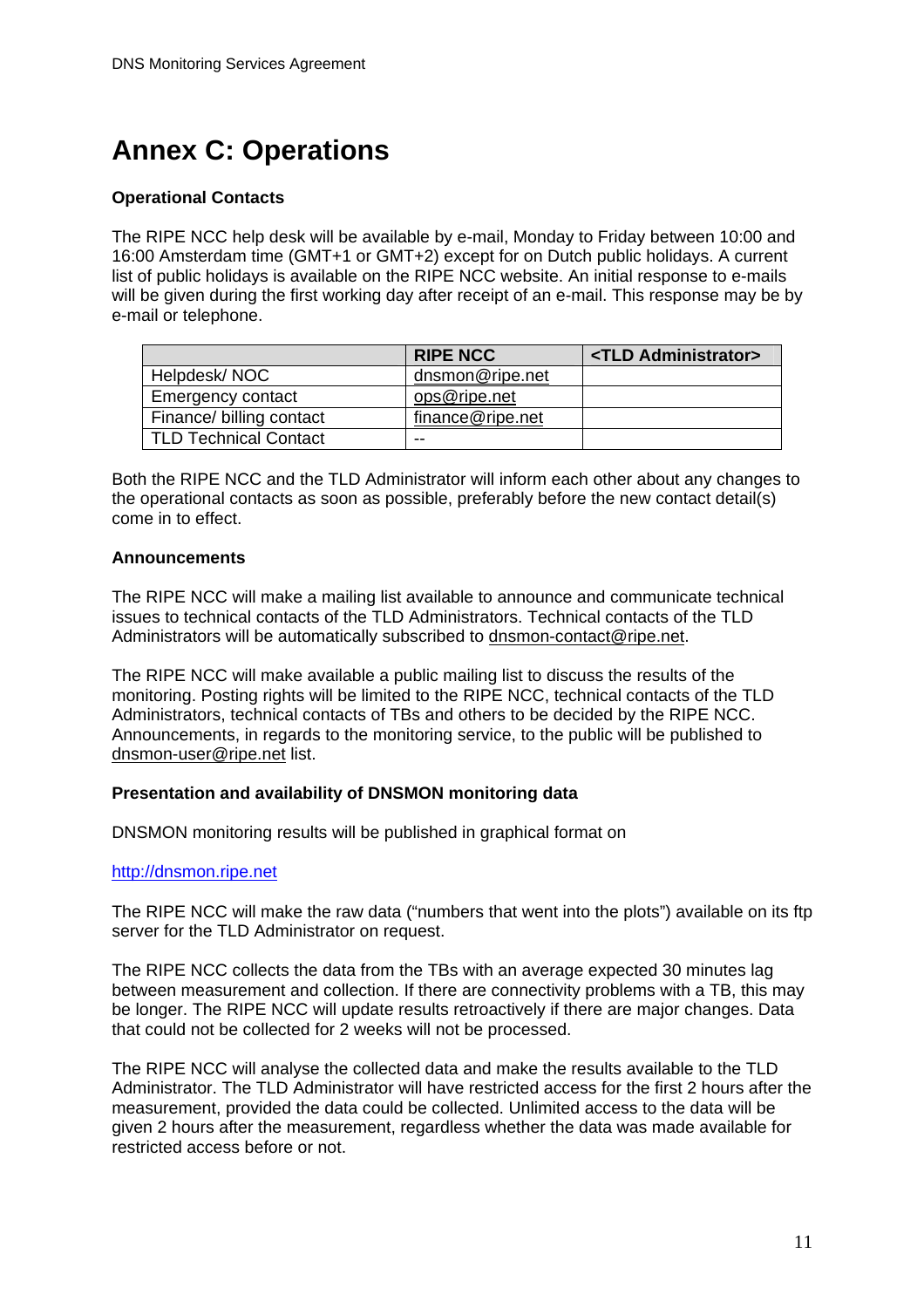The RIPE NCC will only check that plots have been created correctly, it will not check the plots for any unusual events nor will it report on such events. It is the responsibility of the TLD Administrator to study the plots.

The RIPE NCC may make the raw data collected by the services available to researchers for scientific and statistical analysis.

The RIPE NCC will maintain the software. Bugs will be fixed in a timely fashion. New features will be added, depending on available resources. The RIPE NCC will present its development plans and report on the service during the dns-wg sessions held at RIPE Meetings.

The server for the DNSMON site is monitored continuously. A backup server for the DNSMON site is available. It will be enabled when there is a problem with the primary server. The outage of the service will be of the order of 1 hour or less. If the data on the disks of both servers is corrupted and has to be restored from a backup tape, restoring the service will start on the following working day and can take up to 12 hours.

Upon termination of this contract, the RIPE NCC will ensure availability of data for two years, though such data may be removed from any website.